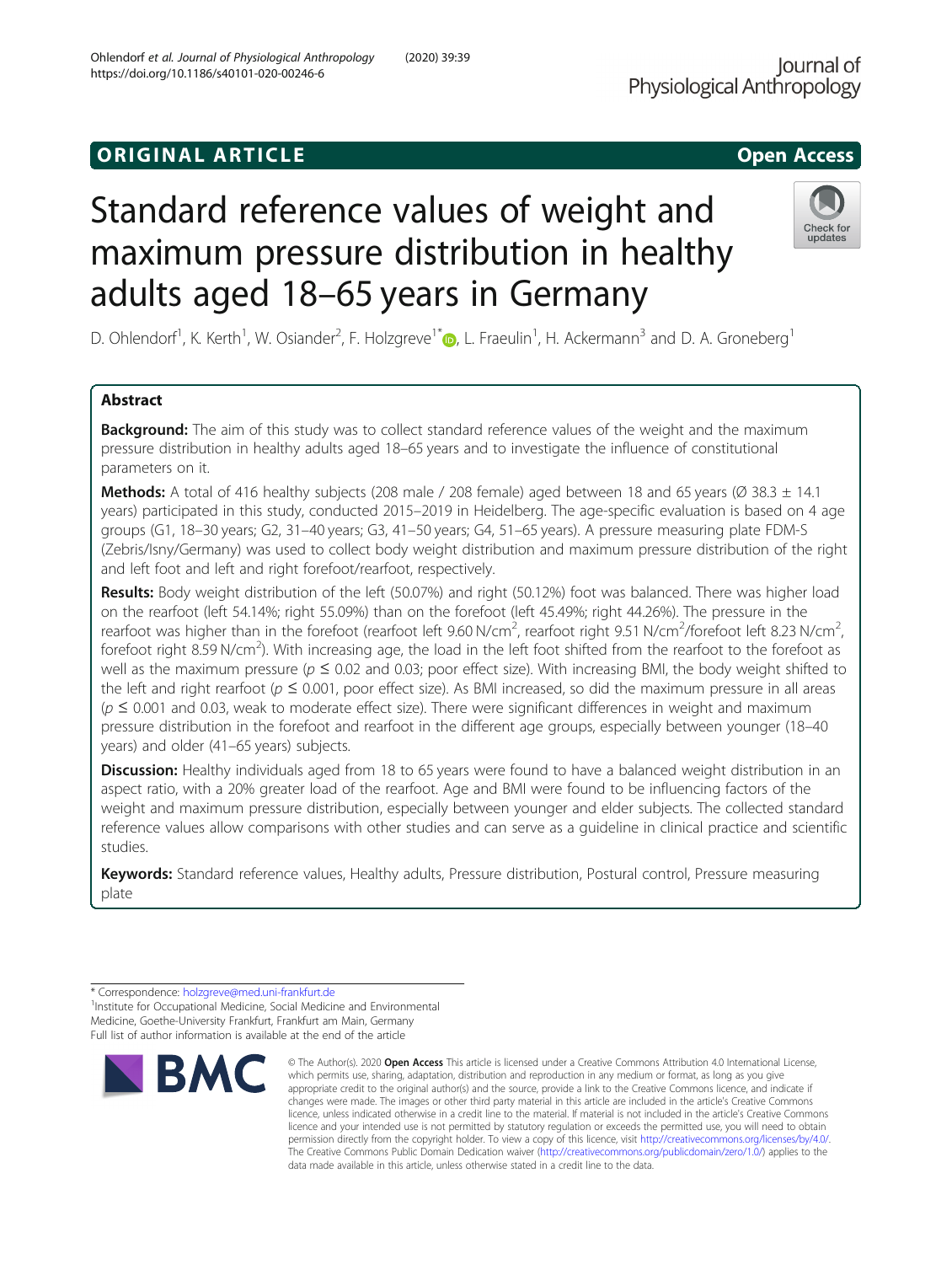# Introduction

# Weight and pressure distribution and its relevance for postural control

In the postural system, the foot has to fulfill a variety of functions—it is an organ of touch, support, and movement. It ensures that the joints above it are balanced under static and dynamic conditions in order to guarantee a secure stand. A biomechanical characteristic of the foot is that it is exposed to constant alternating loads [[1\]](#page-9-0). Complex interactions of the sensory, motor, vestibular, and visual systems guarantee the maintenance of the balance [\[2](#page-9-0)] of movements or center of gravity displacements, which also cranially trigger the balance shift causing the body weight to be distributed to both lower extremities in a manner that does not cause the person to fall [\[3\]](#page-9-0). In a bipedal stand, the body weight is evenly distributed over both feet, each 50% of the load  $[1, 4]$  $[1, 4]$  $[1, 4]$  $[1, 4]$ . If the shift in the center of gravity changes minimally, this relation is changed so that one foot has to carry more total load. Therefore, pressure plates are a suitable instrument for measuring balance and postural stability [[5](#page-9-0)–[11\]](#page-9-0). When the body weight is transferred, the pressure is distributed most strongly in the hindfoot, then decreasingly in the midfoot and forefoot. The distribution corresponds to 60% (rearfoot) to 40% (midfoot and forefoot)  $[1]$ . According to Obens  $[12]$  $[12]$  $[12]$ , the rearfoot is loaded with 66% and the forefoot with 33%. Similar values were found by Scharnweber et al. [[13\]](#page-9-0) for men between 18 and 35 years with a load ratio between the back and forefoot (63.00%/36.67%). This was confirmed in a study by Ohlendorf et al. [[14](#page-9-0)] who demonstrated a load distribution between the left and right foot of 50.1%:49.9% in female adults aged between 21 and 30 years ( $25 \pm 2.7$  years) in Germany. An additional load on the forefoot is also discussed by Lalande et al. [\[15](#page-9-0)]. Ohlendorf et al. [\[14](#page-9-0)] also found a lower load on the forefoot compared to the rearfoot (33.3%:66.7%), where the main load was in the right rearfoot (34.3%). These re-sults are in agreement with those of Cuccia [\[16\]](#page-9-0), which also demonstrated a higher load in the rearfoot (left 9.60 N/cm<sup>2</sup>, right 9.51 N/cm<sup>2</sup>) than in the forefoot (left 8.23 N/cm<sup>2</sup>, right 8.59 N/cm<sup>2</sup>) [\[17](#page-9-0)]. Lalande et al. [[15](#page-9-0)] also report a higher load on the rearfoot compared to the forefoot. Ohlendorf et al. [[14](#page-9-0)] determined that the balance distribution between the left and right foot is 49.91%:50.09% in young German women. This means that the rearfoot is loaded more than the forefoot (66.67%:33.3%). The greatest weight is placed on the right rearfoot (34.34%). There is a proven correlation between body weight, plantar pressure, and foot pain [[18](#page-9-0), [19\]](#page-9-0). Increasing body weight increases plantar pressure. Plantar pressure peaks are associated with foot pain [\[20](#page-9-0)]. An increase in body weight increases the intensity of pain [[21\]](#page-9-0). The overall proprioception of the foot is determined not only by pressure transmission but also by the ankle, tendons, and proprioception of the long foot muscles [\[22](#page-9-0)]. They collect sensomotoric information to maintain overall balance. The long foot muscles, with their tension in the longitudinal direction, ensure that the arch is prevented from sinking against the spreading force. In addition, they ensure that the foot can twist with its partial joints in such a way that it adapts itself favorably with its bearing surface and can balance the multi-unit column above it by means of the ankle joints [[23\]](#page-9-0). Cuccia [\[16](#page-9-0)] has determined an even pressure load between the left and right foot (621.35 g/  $\text{cm}^2/\text{626.67 g/cm}^2$ ). Additionally, the main pressure load is centrally located under the forefoot [\[24](#page-9-0)–[26](#page-9-0)]. Both when standing and walking, the maximum pressure values are higher at the III metatarsal head than under the metatarsal head I and V. Maetzler et al. [\[27](#page-9-0)] determine an increased pressure value under the II and III metatarsal bones, the big toe, and the heel. These results are also comparable with Bryant et al. [[26](#page-9-0)], Hughes et al. [[28\]](#page-9-0), and Putti et al. [\[29](#page-9-0)]. A weakening of the connective tissue, as occurs in the case of age atrophy of the plantar fat pad or due to previous diseases such as rheumatism, leads to the loss of the natural buffering properties of the forefoot. This causes local pressure peaks and can lead to metatarsalgia [\[30](#page-9-0)].

# Influence of BMI on posture control

In overweight persons, the load on the medial longitudinal arch is approximately three times greater than in a normal-weight person [\[31\]](#page-9-0). This can cause negative biodynamic changes and possibly limit quality of life and physical activity [\[31](#page-9-0)]. Obese adults have more anomalies in the longitudinal medial arch, plantar fascia, increased plantar pressure, and balance problems compared to normal-weight adults [[32\]](#page-9-0). The association between obesity, posture, fear of falling, and risk of falling is demonstrated in the study by Neri et al. [[33\]](#page-9-0), where obesity is associated with a risk of falling due to reduced postural balance and increased fear of falling. In their measurements of postural stability in overweight and obese men, Rezaeipour [[34](#page-9-0)] concludes that weight gain is associated with disturbances of balance. According to the "Study of Adult Health in Germany" (DESG1) [\[35](#page-9-0)], 67.1% of men and 53.0% of women in the 18–79 age group are overweight. With increasing socio-economic status, the proportion of obese men decreases. This is consistent with the results of the study by Mensink et al. [[36\]](#page-9-0). Overweight influences body stability [\[37](#page-9-0), [38\]](#page-9-0). Hue et al. [[39](#page-9-0)] also demonstrated that increasing weight correlates with a shift of the body's center of gravity to the frontal, which in turn has a direct effect on postural control and foot load. It was observed that increasing BMI leads to increased variation in frontal and sagittal plane.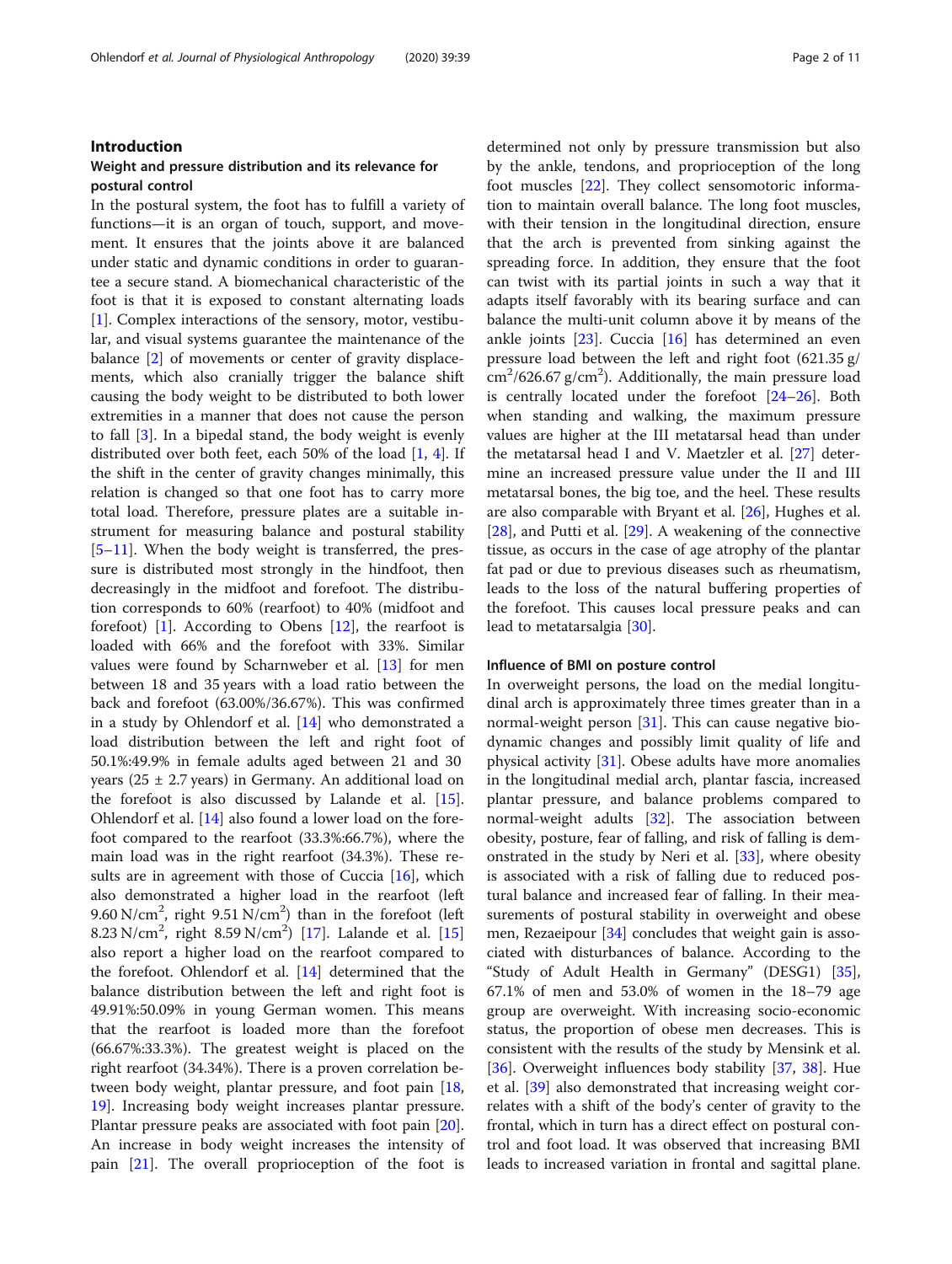Ohlendorf et al. [\[17](#page-9-0)] could not detect any significant changes in truck drivers in terms of foot pressure load sorted by BMI groups. Among the static parameters, body mass index was found to have a positive correlation with total plantar force  $(r = 0.50, p = 0.000)$  and total contact area ( $r = 0.33$ ,  $p = 0.019$ ). Only middle foot peak pressure ( $r = 0.32$ ,  $p = 0.025$ ) among the dynamic pedobarographic parameters had positive correlation with body mass index.

# Influence of age and gender on posture control

Pomarino et al. [[40\]](#page-9-0) and Lalande et al. [[15\]](#page-9-0) did not found an influence of gender in load distribution when considering adults. It is different for children: in growth, girls show significant advantages due to a developmental advantage over boys in postural control. In the elderly, Wolfson et al. [[41](#page-9-0)] found increased postural instability in women ( $\varnothing$  76 years), which was particularly pronounced when there was a reduction in somatosensory and visual input. This leads to a greater frequency of falls. The increase in instability with increasing age is often proved, too [\[42](#page-9-0)–[46\]](#page-10-0). Schwesig et al. [\[45\]](#page-10-0) describe the greatest postural stability at the age of 20.1–30 years. After the age of 50, there is a decrease in performance [[47\]](#page-10-0). Mittermaier and Fialka-Moser [\[44](#page-9-0)] also come to this conclusion, but describe that performance increases again at the age of 60.1–70. Changes in postural control with increasing age also have been found by Røgind et al. [\[48](#page-10-0)].

Therefore, the aim of this study was to establish standard values of weight and maximum pressure distribution at the age of 18–65 years. Standard values can indicate changes in body weight and maximum pressure distribution before treatment and validate changes associated with any treatment or can classify, e.g., the severity of postural control deviations.

The following hypotheses were as follows:

- 1. Representative standard values for the weight and the maximum pressure distribution of healthy men and women between 18 and 65 years of age can be determined with the associated mean and median values, tolerance ranges (upper/lower limit), and confidence interval (left/right limit).
- 2. An increased BMI leads to an increased pressure load in the foot.
- 3. Age has no influence on the balance distribution.
- 4. Gender has no influence on the distribution of stress.

# Methods

# Subjects

A total of 416 (208 male/208 female) participants aged 18 to 65 years, with an average age of 38.3  $(\pm 14.1)$  years, volunteered in this study. The body weight range was between 49.09 and 155.94 kg ( $\varnothing$  72.86  $\pm$  16.9 kg) and the height between 1.54 and 2.00 m ( $\varnothing$  1.73  $\pm$  0.09 m). This resulted in body mass indices of 14.89–45.56 kg/ m<sup>2</sup>, yielding an average of Ø 24.24  $\pm$  4.56 kg/m<sup>2</sup>. From these results, the following subdivisions using the WHO definition [\[49](#page-10-0)] were made: 6.79% of the participants were underweight (BMI <  $18.5 \text{ kg/m}^2$ ), 54.62% of the participants were normal weight (BMI 18.5–24.9 kg/m<sup>2</sup> ), 29.08% were overweight/pre-obese (BMI 25– 29.99 kg/m<sup>2</sup> ), 7.61% were obese class I (BMI 30 - 34.99 kg/m<sup>2</sup>), 1.09 % obese class 2 (BMI 35.0- 39.99 kg/m<sup>2</sup>), and 0.81% were obese class 3 (BMI  $\geq 40 \text{ kg/m}^2$ ). In addition, the following age groups were formed: group 1, 18–30 years (77 m/85f); group 2, 31–40 years (47 m/ 34f); group 3, 41–50 years (38 m/31f); and group 4, 51– 65 years (48 m/56f).

As inclusion criteria in this study, all subjects felt healthy according to subjective assessment. Chronic diseases, diseases of nervous system, or pregnant women are not allowed to be part in this study. Subjects with reported (head, ankle, spine, hip, knee) injuries, joint replacements, accidents involving these areas, or any sort of bodily injury that could influence how a person stood as well as ongoing orthodontic or orthopedic treatment were excluded from this study, too. This was determined using a questionnaire and led to the exclusion from the study. Written informed consent was obtained from all subjects.

The study was in accordance with the 1964 Helsinki Declaration and its later amendments and was approved by the local medical ethics committee of the Faculty of Medical Science, Goethe University Frankfurt, Germany (No. 219 / 14).

# Measurement system

The pressure measuring platform FDM-S (Zebris medical GmbH/Isny) was used. This consists of a  $69 \times 40$  cm and 2.1 cm high measuring plate with a  $54 \times 33$  cm sensor area (measuring area). In total,  $46 \times 64$  capacitive force sensors are located on the plate, which are arranged in a matrix and work with a measuring accuracy of  $\pm$  5% (FS) and a delay rate of  $\leq$  3% (FS). The measuring range is between 1 and  $120 \text{ N/cm}^2$ . The sensors are scanned at a measuring frequency of 120 Hz.

The evaluation software ABW-Med V3 determines weight distribution  $%$  and maximum pressure  $(N/cm<sup>2</sup>)$ (Table [1](#page-3-0)). The used range is determined over all measurements, i.e., the largest/smallest X or Y position with a pressure value not equal to 0 is searched for. This range is divided into quadrants in the middle between the minimum/maximum X or Y positions (for the left and right foot, as well as the left and right forefoot and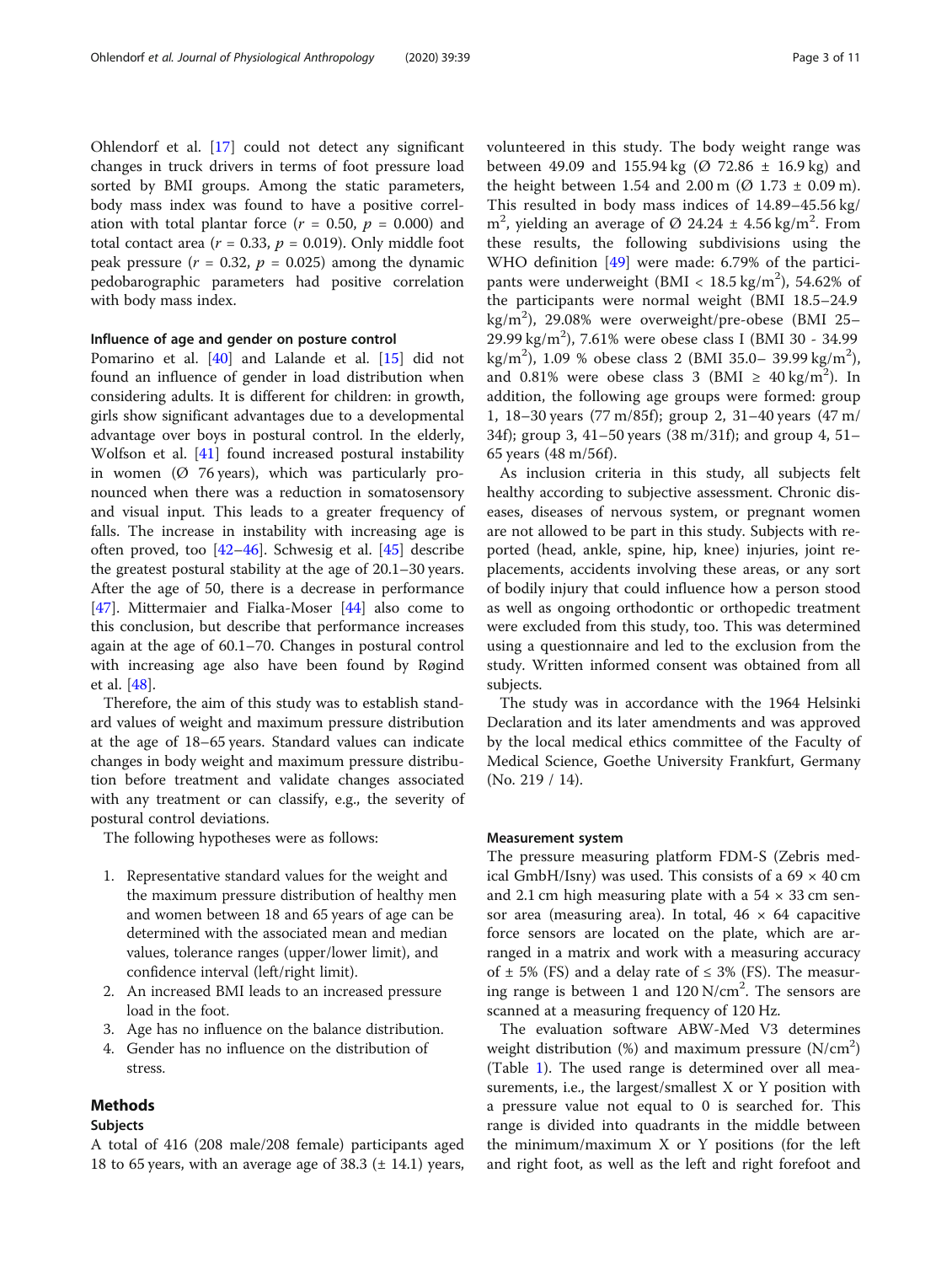<span id="page-3-0"></span>Table 1 Description of the evaluated weight distribution, force, and pressure parameters as well as the covered area, ellipse, and COP-length parameters. Confidence ellipse refers to the mathematical compensation ellipse of the COP trace. The confidence interval is assumed to be 2ϭ (Heidelberg, 2015)

| Weight distribution                               |                                                                                                                                                    |  |  |
|---------------------------------------------------|----------------------------------------------------------------------------------------------------------------------------------------------------|--|--|
| Balance (%)                                       | Weight distribution between right and left<br>foot. The mean value over the entire<br>measuring sequence is given.                                 |  |  |
| Balance forefoot (%)                              | Weight distribution of forefoot separated for<br>left and right foot. The mean value is given<br>over the entire measuring sequence.               |  |  |
| Balance rearfoot (%)                              | Weight distribution of the back foot for the<br>left and right foot. The mean value over the<br>entire measuring sequence is given.                |  |  |
| Pressure parameter                                |                                                                                                                                                    |  |  |
| Maximum pressure<br>(N/cm <sup>2</sup> )          | Maximum pressure, a maximum value of the<br>entire measuring sequence is specified.                                                                |  |  |
| Maximum pressure<br>per foot (N/cm <sup>2</sup> ) | Maximum pressure for left and right foot<br>separated. The maximum value of the entire<br>measuring sequence is indicated.                         |  |  |
| Maximum pressure<br>forefoot (N/cm <sup>2</sup> ) | Maximum pressure in forefoot, separated for<br>left and right foot. The maximum value of the<br>entire measuring sequence is indicated.            |  |  |
| Maximum pressure<br>rearfoot (N/cm <sup>2</sup> ) | Maximum pressure in the rearfoot, separated<br>for the left and right foot. The maximum<br>value of the entire measuring sequence is<br>indicated. |  |  |

rearfoot). The value specified by the software is the average of all time steps.

# Examination procedure

Each participant was instructed to stand in a habitual body position on the plate. The participants were urged to place themselves barefoot on the plate without external influences (e.g., shoes, stockings). Arms should hang down loosely with the view fixed at a point on the opposite wall on eye level. In addition, subjects were instructed not to move during the measurements. The foot position was taken habitually by each test person, but a spacer bar behind the feet ensures that both feet are completely captured in the measuring area of the plate and are at the same height. The standing width within the platform area and the rotation of the foot were not specified.

Each measurement lasted 5 s, the measurement being carried out a total of five times. An average of these five measurements was determined and used for further analysis. Since this measurement is part of a study in which the postural control is recorded simultaneously with a three-dimensional back scan, the measurement duration of a measurement sequence of 5 s had to be taken, since recording the upper body posture with the back scanner takes just that time. Prior to the study, several familiarization measurements were carried out to do justice to the shortened measurement duration.

# Statistical evaluation

The data were analyzed using the statistic program BiAS 11.0 (Epsilon Verlag, Darmstadt, Germany). The data were first tested for normal distribution by the Kolmogorov-Smirnov-Lilliefors test. According to the (not) existing of normal distribution appropriate tests were used for calculating mean, median, two-sided 95% confidence interval (CI), and tolerance range (TR)

TR was determined which describes the upper and lower limit within which 95% of all standard values of the test persons were located. The tolerance region (syn. "reference region" or "normal region") was calculated according to Proschan [[50\]](#page-10-0) and Fraser [\[51](#page-10-0)] depending on an underlying normal distribution as a parametric or nonparametric region. A tolerance region describes the upper and lower limit of a region covering 95% of all standard values of the reference persons in question [[50](#page-10-0)–[52\]](#page-10-0).

The Friedman test including a post hoc test was used for comparisons between the age groups. The data were then subjected to a Bonferroni-Holm correction.

The comparison of the two gender was performed using the Wilcoxon-Mann-Whitney U test.

Correlations between the metric parameters were examined by simple, linear correlation according to Pearson (parametric) or by rank correlation according to Spearman and Kendall (non-parametric) and were determined. For the effect size, the correlation coefficient rho was used according to different classes [\[53](#page-10-0)–[55\]](#page-10-0). The effect size classification is as follows:  $(1 = 0.2,$  poor;  $2 =$ 0.2–0.4, weak;  $3 = 0.4$ –0.6, moderate;  $4 = 0.6$ –0.8, strong;  $5 = 0.8$ , optimal). The significance level was set at 5%.

# Results

# Tolerance range and confidence interval

All mean and median values, their tolerance range, and confidence interval are shown in Table [2](#page-4-0).

The body weight distribution on the left and right feet averaged 50.07% and 50.12%, respectively (TR lower limit, 27.72%/77.82%; upper limit, 22.24%/72.89%; CI left border, 49.12% and 49.14% (left) and 51.03% and 51.09% (right)). There was a balanced weight relationship between both feet, resulting in a balanced posture. On average, there was less load on the forefoot (left 45.49%, right 44.26%) and more load on the rearfoot of the left and right (54.14%, 55.09%). The maximum pressure of both feet was 12.5 N/cm<sup>2</sup> (TR lower/upper limit, 7.00 N/ cm<sup>2</sup>/21.35 N/cm<sup>2</sup>; CI left/right limit, 12.0 N/cm<sup>2</sup> / 13.0 N/cm<sup>2</sup> ). The median of the maximum pressure on the left  $(11.05 \text{ N/cm}^2)$  equaled the median of the maximum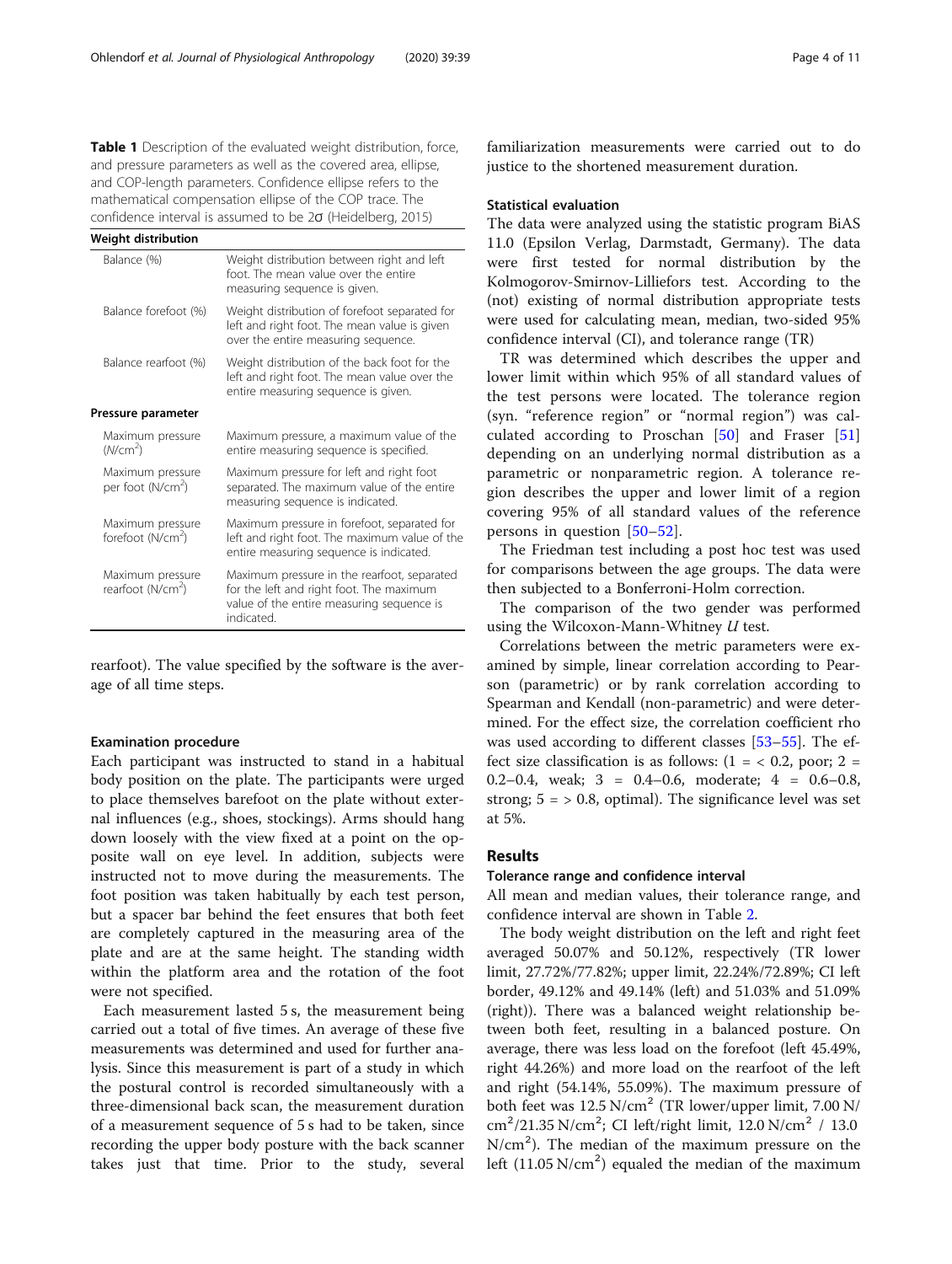|                                         | Mean value/Median | Tolerance range<br>Lower limit | Tolerence range<br><b>Upper limit</b> | Confidence interval<br>Left limit | Confidence interval<br><b>Right limit</b> |
|-----------------------------------------|-------------------|--------------------------------|---------------------------------------|-----------------------------------|-------------------------------------------|
| Weight distribution (%)                 |                   |                                |                                       |                                   |                                           |
| Balance left                            | 50.07             | 27.72                          | 77.82                                 | 49.12                             | 51.03                                     |
| Balance right                           | 50.12             | 22.24                          | 72.89                                 | 49.14                             | 51.09                                     |
| Forefoot left                           | 45.49             | 19.78                          | 81.07                                 | 42.81                             | 46.60                                     |
| Forefoot right                          | 44.26             | 17.40                          | 78.21                                 | 43.61                             | 47.05                                     |
| Rearfoot left                           | 54.14             | 22.89                          | 82.75                                 | 52.64                             | 55.64                                     |
| Rearfoot right                          | 55.09             | 21.75                          | 82.50                                 | 53.37                             | 56.94                                     |
| Pressure parameter (N/cm <sup>2</sup> ) |                   |                                |                                       |                                   |                                           |
| Maximum pressure                        | 12.5              | 7.00                           | 21.35                                 | 12.00                             | 13.00                                     |
| Left                                    | 11.05             | 5.25                           | 19.19                                 | 10.50                             | 11.60                                     |
| Right                                   | 11.00             | 6.34                           | 19.38                                 | 10.60                             | 11.50                                     |
| Forefoot left                           | 8.23              | 3.00                           | 16.81                                 | 7.83                              | 8.59                                      |
| Forefoot right                          | 8.59              | 3.54                           | 16.50                                 | 8.22                              | 8.96                                      |
| Rearfoot left                           | 9.60              | 3.54                           | 18.20                                 | 9.00                              | 10.00                                     |
| Rearfoot right                          | 9.51              | 3.50                           | 17.76                                 | 9.12                              | 9.89                                      |

<span id="page-4-0"></span>Table 2 Mean value, tolerance range (lower and upper limit), and confidence interval (left and right limit) of all evaluation parameters. Non-normally distributed values are in italics (Heidelberg, 2015)

pressure on the right  $(11.0 \text{ N/cm}^2)$ , indicating a uniform pressure load between the left and right foot. The median values of the left and right forefoot  $(8.23 \text{ N/cm}^2)$ and 8.59 N/cm<sup>2</sup>) were very similar. The median value of the left rearfoot was  $9.60$  N/cm<sup>2</sup> while the mean of the right rearfoot was 9.51 N/cm<sup>2</sup>, demonstrating a higher pressure load on the left and right rearfoot compared to the forefoot left / right.

# Correlation between weight distribution/maximum pressure and age/BMI

Table 3 summarizes the correlations of the weight distribution and maximum pressure with age and BMI.

Increasing age was found to have an influence on the balance of the left forefoot ( $p \le 0.01$ , effect size poor) and the left foot ( $p \le 0.02$ , effect size poor) (Fig. [1\)](#page-5-0). The pressure on the left and right forefoot reached significant values ( $p \le 0.01$  and  $p \le 0.02$ , effect size poor and weak). At the rearfoot left, the *p* value was  $p \le 0.03$  with the effect size poor. Analogous to the balance of the left rearfoot, the pressure in the rearfoot decreased to the left with increasing age (Fig. [1\)](#page-5-0).

The BMI was found to correlate with the body weight distribution (Table 3); increasing BMI led to more balance in the forefoot on the left ( $p \le 0.001$ , effect size poor)/right ( $p \le 0.001$ , effect size 1 poor), whereas the balance in the rearfoot on the left ( $p \leq 0.001$ , effect size poor)/right ( $p \le 0.001$ , effect size poor) reduced. The maximum pressure and the left/right pressure increased with increasing BMI ( $p \le 0.001$ , effect size weak). An Table 3 Significant values of the correlation of age, height, and BMI. Balance parameters and COP-length: p value and Rhovalue. The effect size classification is as follows:  $1 = < 0.2$ , poor;  $2 = 0.2$ –0.4, weak;  $3 = 0.4$ –0.6, moderate;  $4 = 0.6$ –0.8, strong;  $5 = 1$ > 0.8, optimal. Non-normally distributed values in italics. Significant  $p$  values are highlighted in bold (Heidelberg, 2015)

|                                         | p value | <b>Rho-value</b>     | p value    | <b>Rho-value</b>     |
|-----------------------------------------|---------|----------------------|------------|----------------------|
|                                         | Age     |                      | <b>BMI</b> |                      |
| Weight distribution (%)                 |         |                      |            |                      |
| Balance left                            | 0.99    | 0.01 <sup>1</sup>    | 0.39       | 0.04 <sup>1</sup>    |
| Balance right                           | 1.00    | 0.01 <sup>1</sup>    | 0.38       | $-0.04$ <sup>1</sup> |
| Forefoot left                           | 0.01    | 0.13 <sup>1</sup>    | 0.001      | $-0.16$ <sup>1</sup> |
| Forefoot right                          | 0.30    | $0.05^{1}$           | 0.001      | $-0.19$ <sup>1</sup> |
| Rearfoot left                           | 0.02    | $-0.11$ <sup>1</sup> | 0.001      | $0.17$ <sup>1</sup>  |
| Rearfoot right                          | 0.48    | $-0.03$ <sup>1</sup> | 0.001      | 0.17 <sup>1</sup>    |
| Pressure parameter (N/cm <sup>2</sup> ) |         |                      |            |                      |
| Maximum pressure                        | 0.81    | 0.01 <sup>1</sup>    | 0.001      | $0.31^{2}$           |
| I eft                                   | 1.00    | 0.001 <sup>1</sup>   | 0.001      | $0.30^{2}$           |
| Right                                   | 0.61    | 0.03 <sup>1</sup>    | 0.001      | $0.29^{2}$           |
| Forefoot left                           | 0.01    | 0.20 <sup>2</sup>    | 0.03       | 0.11 <sup>1</sup>    |
| Forefoot right                          | 0.02    | 0.12 <sup>1</sup>    | 0.001      | $0.35^{2}$           |
| Rearfoot left                           | 0.03    | $-0.11$ <sup>1</sup> | 0.001      | $0.41^{3}$           |
| Rearfoot right                          | 0.71    | $-0.02$ <sup>1</sup> | 0.001      | 0.41 <sup>3</sup>    |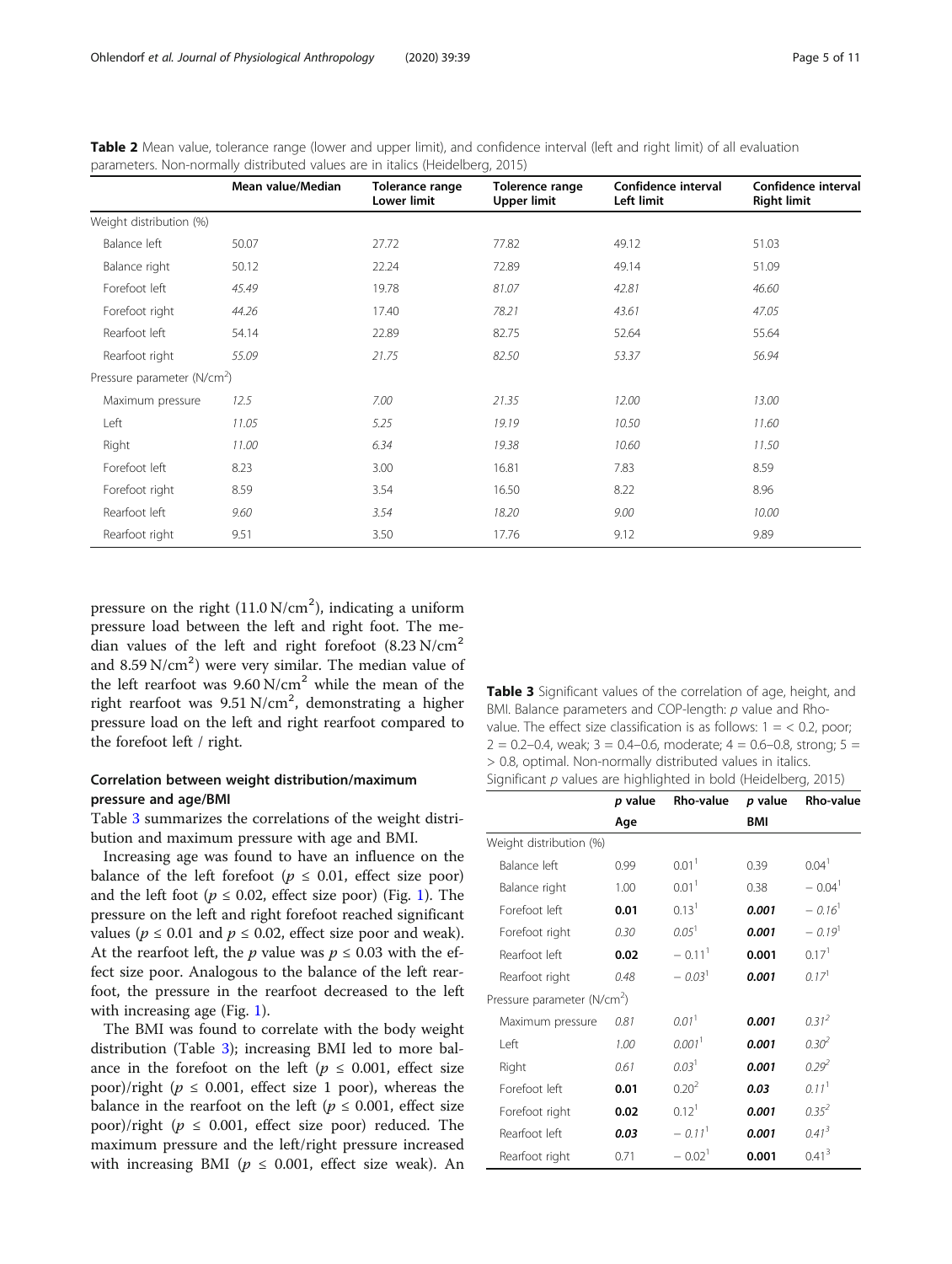<span id="page-5-0"></span>

increase in pressure was also correlated with the body weight distribution parameters in the right ( $p \leq 0.001$ , effect size moderate)/left ( $p \le 0.001$ , effect size weak) rearfoot. In the forefoot on the left, the pressure increased with increasing BMI ( $p \le 0.03$ , effect size poor).

### Age group comparisons

Figures 2 and [3](#page-6-0) contain the results of the age group comparisons.

Figure 2 illustrates the BMI distribution in relation to the four age groups. The applied Friedman test shows a chi-squared value of  $p \leq 0.001$ . The subsequent post hoc test including the Bonferroni-Holm correction indicates significant group differences between groups 1 and 3  $(p)$ ≤ 0.001), 1 and 4 ( $p$  ≤ 0.001), and 2 and 3 ( $p$  ≤ 0.02). Accordingly, group 3 has the highest median BMI of 25.46  $\text{kg/cm}^2$ , while the BMIs of the other 3 groups range between 22.35 (group 1) and 23.93 (group 4).

There were no significant differences ( $p \geq 0.05$ ) between the age groups with regard to weight distribution. The maximum pressure in the left and right foot as well as in the right forefoot area does not show any agerelated group differences ( $p \ge 0.05$ ).

Figure [3](#page-6-0) illustrates group differences in the left foreand rearfoot ( $p \le 0.03/0.001$ ) and in the right rearfoot ( $p$  $\leq$  0.01). In the left forefoot, a significance of  $p \leq 0.02$  is

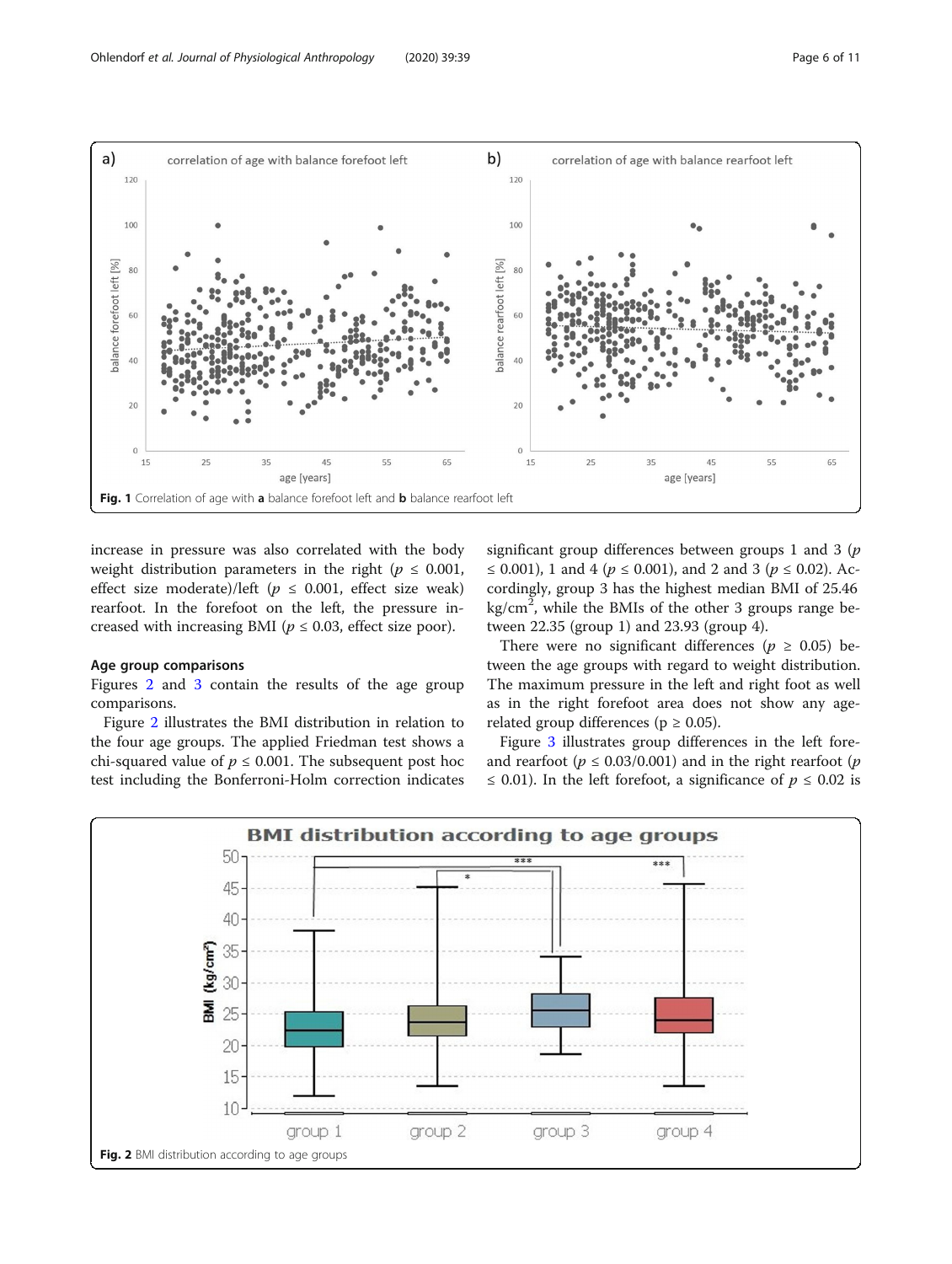<span id="page-6-0"></span>

observed between the youngest (group 1,  $7.22$  N/cm<sup>2</sup>) and oldest (group 4,  $7.6 \text{ N/cm}^2$ ) age group. In the left rearfoot, there is a significance between groups 2 and 3  $(p \le 0.01)$  and groups 3 and 4  $(p \le 0.01)$ . Groups 2 and 4 have the same median of  $8.5 \text{ N/cm}^2$ , while that of group 3 is  $11.1 \text{ N/cm}^2$ . In the right rearfoot, there are group differences between groups 2 and 3 ( $p \le 0.02$ ), 1 and 3 ( $p \le 0.05$ ), and 3 and 4 ( $p \le 0.01$ ). Here the medians lie between  $8.5 \text{ N/cm}^2$  (group 2) and  $10 \text{ N/cm}^2$  (group 3).

# Gender comparison

The comparison of the two gender did not lead to any significant differences ( $p \ge 0.05$ ).

# **Discussion**

In the current study, 416 (208 m/208f) healthy volunteers aged 18 to 65 years were analyzed in order to establish standard reference values for the weight and the maximum pressure distribution and to correlate them with age and BMI. The women of the present study were of average normal weight  $(23.2 \text{ kg/m}^2)$  and non-obese, which reflects the average female German population [[36,](#page-9-0) [56\]](#page-10-0). The men had an average BMI of  $25.1 \text{ kg/m}^2$ , so they were considered as normal to pre-obese. This is also consistent with the German health study by Mensink et al. [[36\]](#page-9-0). The detailed BMI distribution according to age groups (group 1,  $18-30$  years; group 2,  $31-40$ years; group 3, 41–50 years; group 4, 51–65 years) shows

that the age groups 1, 2, and 4 are of normal weight (BMI 22.35-23.93 kg/cm<sup>2</sup>), while the age group 3 is classified marginal pre-obese with  $25.46$  kg/cm<sup>2</sup>. This could be due to an unequal gender distribution in favor of the men in this group, with the men in this study having a higher BMI on average. With rising socioeconomic status, the proportion of obesity in men and women decreases [[35](#page-9-0)]. However, socioeconomic status was not investigated in the present study, and therefore, it cannot be assessed whether women have a higher socioeconomic status. Why the BMI is larger in the 41–50 years age group in particular cannot be explained in the context of this study. With regard to the BMI distribution in the respective age groups, a comparison with other German surveys [\[36](#page-9-0)] shows that similar comparative data are available here.

In terms of weight distribution, there is a totally balanced weight relationship (50.07%:50.12%) between left and right body side, while there is less load on the forefoot (left 45.49%, right 44.26%) and more load on the rearfoot (left 54.14%, right 55.09%).

The maximum pressure distribution is balanced (left side  $11.05 \text{ N/cm}^2$ , right side  $11.0 \text{ N/cm}^2$ ), too. The median values of both forefeet (left  $8.23$  N/cm<sup>2</sup>, right  $8.59$  $N/cm<sup>2</sup>$ ) and rearfeet (left 9.60  $N/cm<sup>2</sup>$ , right 9.51  $N/cm<sup>2</sup>$ ) are similar and indicating a higher pressure load on the rearfoot area compared to the forefoot area. This correlates with the data from the weight distribution. More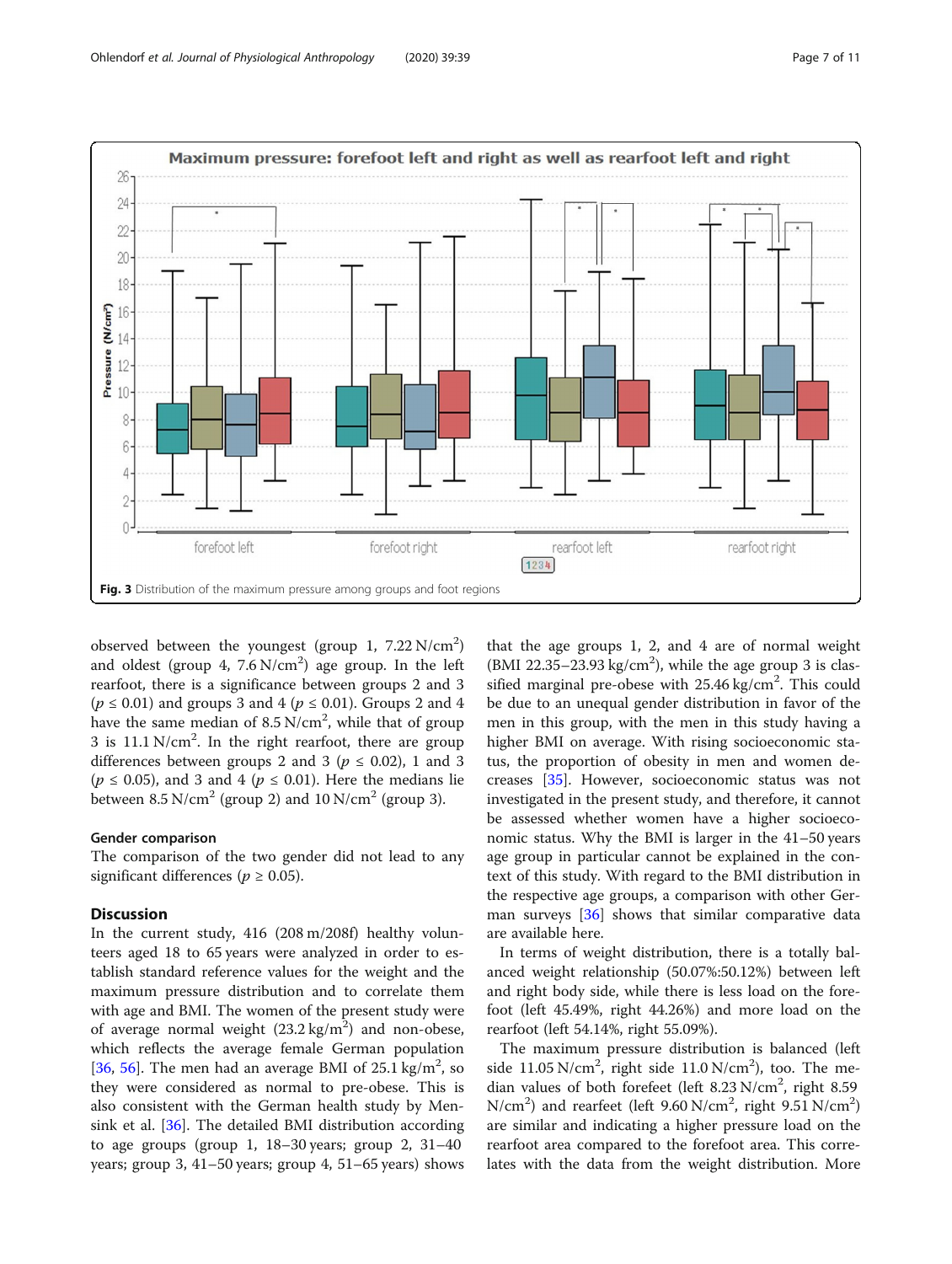weight on the rear foot also results in increased pressure.

According to Obens [[12\]](#page-9-0), the body weight distribution was 50%:50%; the body weight distribution between both feet is thus balanced. In the forefoot, there was less weight distribution (left 45.49%, right 44.26%) than in the rearfoot (left 54.14%, right 55.99%), from which, on closer inspection, an increased shift of the balance on the rearfoot is to be noted on the right. On average, more pressure is exerted on the rearfoot than on the forefoot [\[1](#page-9-0), [13,](#page-9-0) [14,](#page-9-0) [57\]](#page-10-0).

Additionally, for young, healthy men as well as for equivalent women, it could also be confirmed that there is an almost balanced body weight distribution between the left and right side of the body [[13,](#page-9-0) [14\]](#page-9-0). Furthermore, the increased load is always on the rearfoot. However, when comparing the available results with those of other studies [\[1](#page-9-0), [13](#page-9-0), [14](#page-9-0), [57](#page-10-0)], it must be taken into account that the present subjects have a less asymmetrical forefootrearfoot weight distribution. These studies referred to selected smaller age groups, whereas in the present study a very broad age spectrum was examined.

According to Scharnweber et al. [[13\]](#page-9-0), who examined only male participants, the most heavily loaded foot quadrant was the left rearfoot in contrast to Ohlendorf et al. [\[13\]](#page-9-0), where female subjects have main load in the right rearfoot. Same results (main load right rearfoot, 34.3%) can be seen in the present study although both genders of different ages were measured. This discrepancy should be further investigated in the framework of future analyses. However, the present values for the leftright and forefoot-rearfoot weight distribution are very similar to the results of other studies  $[1, 12-14, 57]$  $[1, 12-14, 57]$  $[1, 12-14, 57]$  $[1, 12-14, 57]$  $[1, 12-14, 57]$  $[1, 12-14, 57]$  $[1, 12-14, 57]$  $[1, 12-14, 57]$  $[1, 12-14, 57]$ .

With increasing BMI, the body weight shifts to the left and right rearfoot ( $p \le 0.001$ , poor effect size). Since this correlation is only very poor and, as shown in Fig. [1](#page-5-0), the percentage range of change is very small, these results should only be considered as a trend and should be examined more thoroughly in further analyses. Thus, hypothesis 2 can be verified. Ohlendorf et al. could not detect any significant changes of weight distribution in truck drivers sorted by BMI groups according to the WHO classification [[58](#page-10-0)] although they noted a rising BMI with an increasing number of working years. In the left foot, a weak correlation of weight transfer to the forefoot with increasing age was found, but this could not be confirmed after dividing all subjects into four age groups. Genthon et al. [[59](#page-10-0)] describe that an imbalance between obesity and muscle strength is the cause of levels of instability. A rising BMI increases instability. A negative effect on postural control due to obesity was also demonstrated by Salsabili et al. [[60\]](#page-10-0) and Ku et al. [[61\]](#page-10-0). They found that a higher BMI results in more fluctuation, less stance stability and less motor response. In contrast, the result of this study is that the forefoot is more heavily loaded as a result of these things. However, this was not examined in detail in the present study.

Age seems to have no influence on the balance distribution. Several authors have noted that as age increases, changes in postural control have an impact on balance. But Schwesig et al. [\[45\]](#page-10-0) describe the greatest postural stability at the age of 20.1–30 years. After the age of 50 there is a decrease in performance. Mittermaier and Fialka-Moser [[44](#page-9-0)] described that performance increases again at the age of  $60.1-70$  [[45\]](#page-10-0). Hypothesis 3 that age has no influence on the balance distribution can thus be confirmed.

With regard to the maximum pressure distribution, a balanced distribution can be seen in the left-right comparison, just as with the weight distribution. Likewise, the pressure in the rearfoot is also higher than in the forefoot. Higher pressure values are achieved in the rearfoot, which agrees with the results of Birtane et al. [[62](#page-10-0)] and Hills et al. [[63\]](#page-10-0). Further, they have found that there is increased pressure in the rearfoot when the postural balance is disturbed by obesity which is in line with the present results: as BMI increases, so does the maximum pressure in all areas with a weak to moderate correlation [[64,](#page-10-0) [65](#page-10-0)]. Fjeldstad et al. [\[66](#page-10-0)] describe obese stature as the cause of balance impairment. Park et al. [[32\]](#page-9-0) also confirmed that the pressure values of the heel and the big toe in the obese group increased in comparison with young normal weight subjects and those with increased BMI. An increase in the pressure on the big toe was not recorded in the present study, however, the results of the pressure increase of the rearfoot coincide with an increase in pressure at the heel. The existing studie  $s[62 s[62 s[62-$ [65\]](#page-10-0) often describe a comparison between the condition before or after an intervention. The results of independent studies should be better classified, so making it possible to yield a statement in which the tolerance ranges include the evaluation parameters.

In addition to the BMI, age also has an influence on the maximum pressure distribution. The varying changes in the age groups may be related to the BMI, especially between younger (18–40 years) and older (41– 65 years) subjects. With increasing age, the maximum pressure in the left foot shifts from the rearfoot to the forefoot ( $p \le 0.02$  and 0.03; poor effect size). In the right forefoot the pressure also increases with age ( $p \le 0.02$ ; poor effect size). Since the effect strength is only poor here, these results should only be classified as a trend. However, no significance could be determined for the rearfoot on the right. This asymmetrical pressure distribution has not yet been the subject of other studies so far, so there is no comparative literature and should be further investigated. Lalande et al. [\[15\]](#page-9-0) found in a recent study on standard values of pressure and foot areas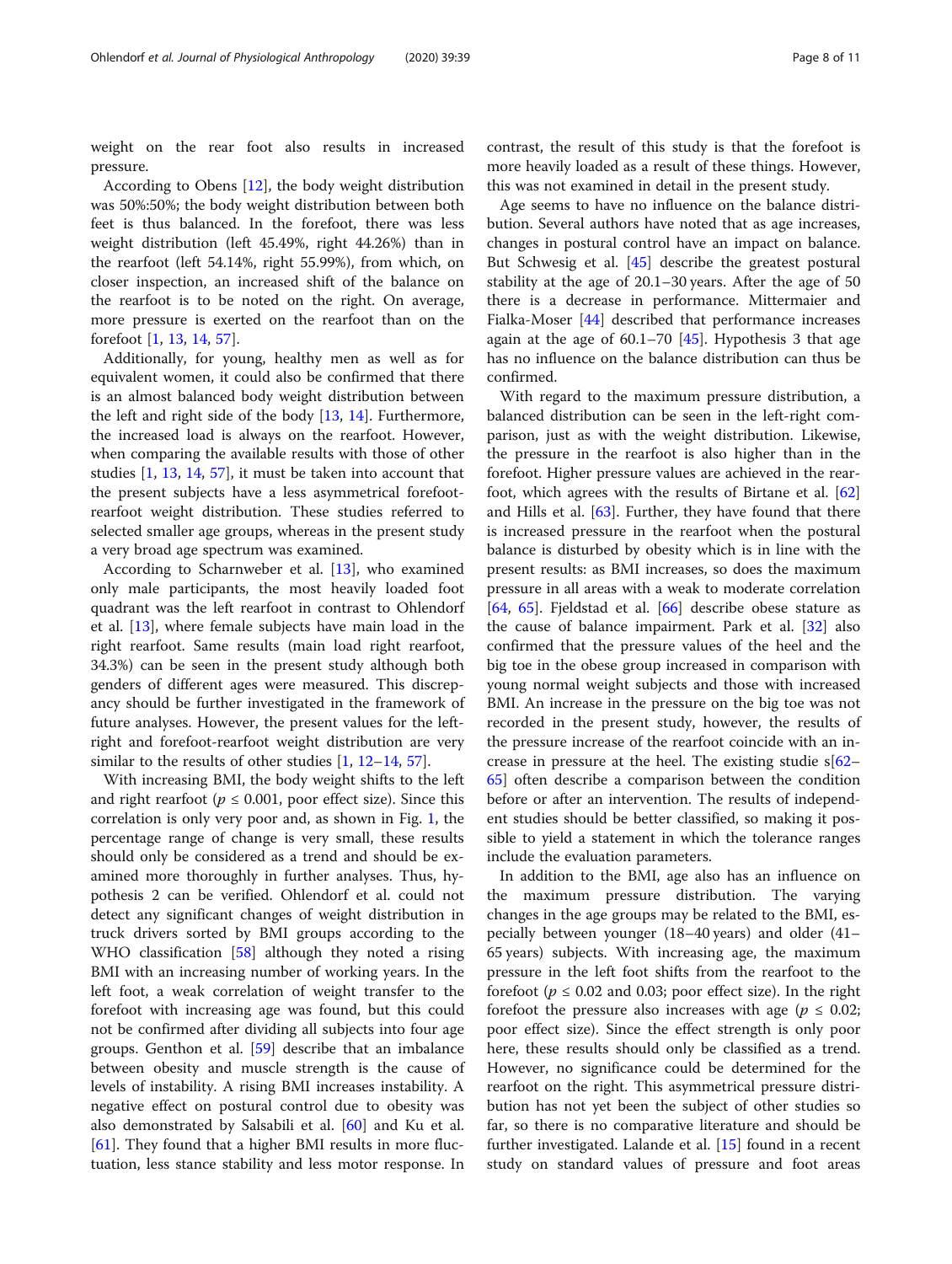measured in the static state that maximum and mean plantar pressure do not correlate with age but with weight, body mass index and shoe size. But plantar pressure distribution in static stance has been associated with pain and pathological profiles in older adults [\[67](#page-10-0)], as well as obesity status in children [[68\]](#page-10-0).

Furthermore, these standard values of the weight and maximum pressure distribution appear to be genderindependent. Pomarino et al. [\[40\]](#page-9-0) and Lalande et al. [[69](#page-10-0)] also found no influence of gender on the load distribution when considering adults. Therefore, hypotheses 1 and 4 can be verified.

In relation to the limitations of this work there are factors which have not been taken into account but which could possibly have an influence, such as hand or leg dominance.

The number of left-handers in this study was very low at 9.6%, in contrast to 90.4% of right-handers, but is in line with the European average (10–15%) [[70\]](#page-10-0). In the European average, 91% have a dominance of the right hand with a simultaneous dominance in the right foot (83%). However, there are authors who have found that handiness does not always correspond to the load on the ipsilateral foot [\[71,](#page-10-0) [72](#page-10-0)]. These tests, which are used to check the foot, were not weight or pressure measurements. Due to the divergent findings in this regard, they are not considered in this analysis and should rather be investigated in a new study.

The question also arises whether the pressure plate is a suitable instrument for the analysis of standard values. In this context, Baldini et al. [\[73](#page-10-0)] found that the sensors offer good reliability and reproducibility. However, room temperature should be taken into account, as the sensors are temperature sensitive [[74\]](#page-10-0). For this reason the measurements were always performed under constant conditions. In addition, the software should also be able to provide information about the exact localization of the pressure distribution in the foot in order to be able to compare this better with other studies. This could lead to more precise information about the localisation of pressure peaks and the development of metatarsalgia. Although the measured time of 5 s appears short, the software gives very accurate values. It takes 5 s x 120 measurements per measuring point. The used range is determined over all measurements, i.e. the largest/smallest X or Y position with a pressure value not equal to 0 is searched for. This range is divided into quadrants in the middle between the minimum/maximum X or Y positions (left/right/front/back). The value specified by the software is the average of all time steps.

Another limiting aspect is the short measuring sequence of 5 s. Since this measurement is part of a study in which weight and pressure distribution is recorded simultaneously with a three-dimensional back scan, the

measurement duration of a measurement sequence of 5 s had to be taken, since recording the upper body posture with the back scanner takes just that time. Several measurements of habituation carried out in advance should reduce bias in this respect. In future studies, the limiting factors should be included in order to obtain more precise results or to confirm these results.

# Conclusion

The standard values for the weight and pressure distribution of healthy women and men aged 18–65 years correlate with the already available data of young, healthy subjects, i.e. men (18–35 years) and women (21–30 years), and can be considered representative while no gender difference could be detected. The weight distribution of the left and right foot of the subjects can be described as balanced. The rearfoot has 20% more load than the forefoot. In addition, a higher load on the right rearfoot compared to the left rearfoot could be determined. Similarly, the pressure values in the right and left foot are balanced. There is also a higher pressure load in the rearfoot than in the forefoot. There are significant differences in weight and maximum pressure distribution in the forefoot and rearfoot in the different age groups, especially between younger (18–40 years) and older (41–65 years) subjects. Age seems to have a greater influence than BMI on the values. In the future, these standard values can be used for analysis before, during and after therapy to obtain an objective evaluation of the treatment result.

# Abbreviations

TR: Tolerance range; CI: Confidence interval

#### Acknowledgements

None

Authors' contributions

DO, KK, WO, FH, LM, HA, and DAG made substantial contributions to the conception and design of the manuscript. DO, KK, and DAG made substantial contributions to the construction of the measurement protocol. and HA and DO have been involved in the statistical data analysis. The authors read and approved the final manuscript.

# Funding

No funding was obtained for this study. This research did not receive any specific grant from funding agencies in the public, commercial, or not-forprofit sectors. Open Access funding enabled and organized by Projekt DEAL.

#### Availability of data and materials

The datasets supporting the conclusions of this article are included within the article.

#### Ethics approval and consent to participate

This study was approved by the Ethics Committee of the Department of Medicine of the University Hospital of the Goethe University Frankfurt am Main (Number: 219/14). All participants signed an informed consent to participate in advance, so the consent was written. Minors were excluded as participants of this study.

# Consent for publication

Not applicable.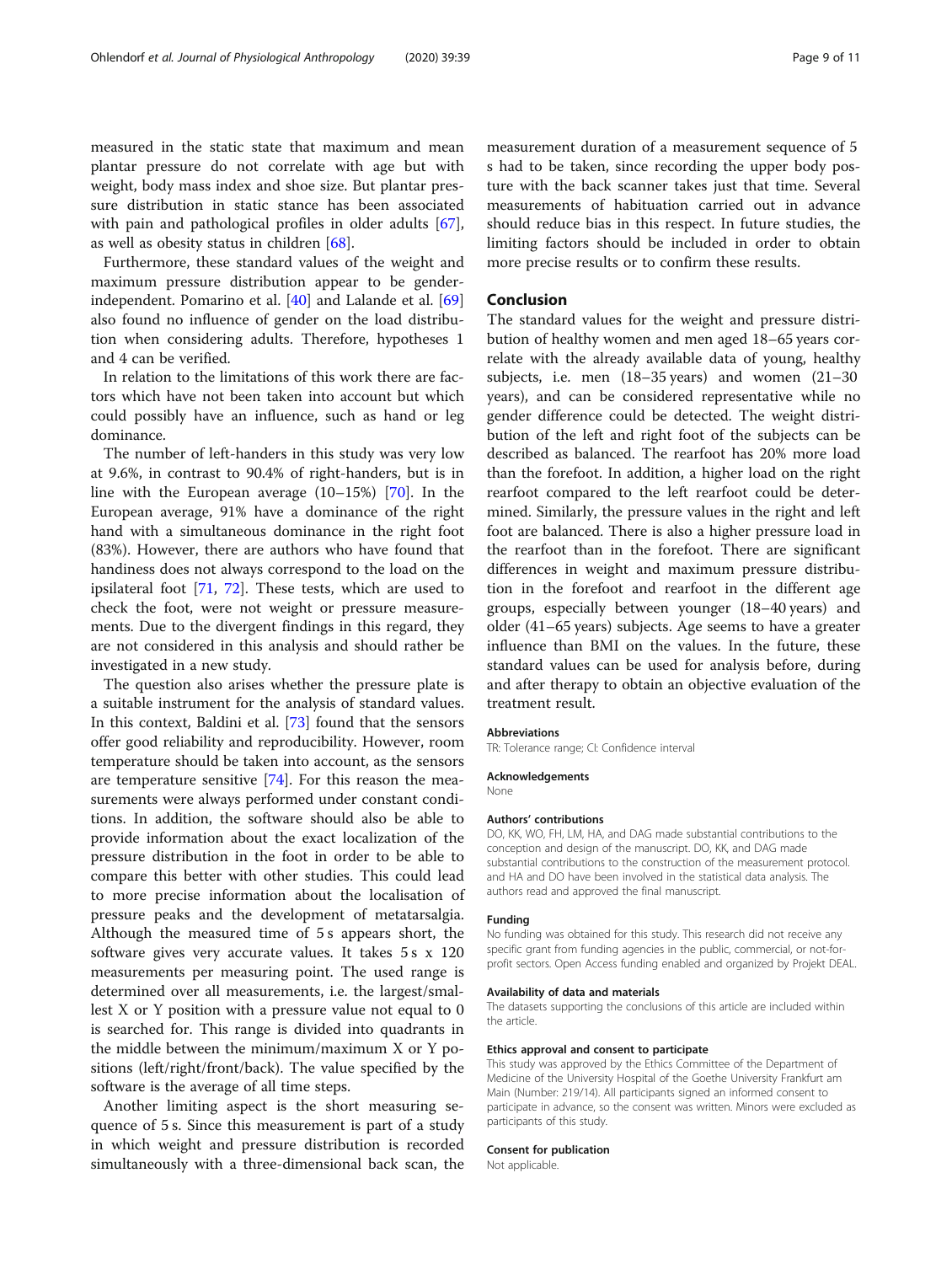# <span id="page-9-0"></span>Competing interests

None declared.

# Author details

<sup>1</sup>Institute for Occupational Medicine, Social Medicine and Environmental Medicine, Goethe-University Frankfurt, Frankfurt am Main, Germany. <sup>2</sup>School of Dentistry, Department of Orthodontics, Goethe-University Frankfurt, Frankfurt am Main, Germany. <sup>3</sup>Institute of Biostatistics and Mathematical Modeling, Goethe-University Frankfurt, Frankfurt am Main, Germany.

# Received: 24 July 2020 Accepted: 11 November 2020 Published online: 30 November 2020

#### References

- 1. Breul R. Unser Fuß, ein komplexes Organ. DO-Deutsche Zeitschrift für Osteopathie. 2006;4(04):10–6.
- 2. Pape H-C, Kurtz A, Silbernagl S. Physiologie. Stuttgart: Georg Thieme Verlag; 2018.
- 3. Taube W, Schubert M, Gruber M, Beck S, Faist M, Gollhofer A. Direct corticospinal pathways contribute to neuromuscular control of perturbed stance. J Appl Physiol (Bethesda, Md : 1985). 2006;101(2):420–9.
- 4. Comerford MJ, Mottram SL. Movement and stability dysfunction– contemporary developments. Man Ther. 2001;6(1):15–26.
- 5. Shumway-Cook A, Woollacott MH. Motor control: translating research into clinical practice. Philadelphia: Lippincott Williams & Wilkins; 2007.
- 6. Ludwig O, Schmitt E. Neurokybernetik der Körperhaltung. Haltung Bewegung. 2006;26(1):5–14.
- 7. Bartlett KA, Forth KE, Layne CS, Madansingh S. Validating a low-cost, consumer force-measuring platform as an accessible alternative for measuring postural sway. J Biomech. 2019;90:138–42.
- 8. O'Connor SM, Baweja HS, Goble DJ. Validating the BTrackS Balance Plate as a low cost alternative for the measurement of sway-induced center of pressure. J Biomech. 2016;49(16):4142–5.
- 9. Carvalho CE, da Silva RA, Gil AW, Oliveira MR, Nascimento JA, Pires-Oliveira DA. Relationship between foot posture measurements and force platform parameters during two balance tasks in older and younger subjects. J Phys Ther Sci. 2015;27(3):705–10.
- 10. Korbmacher H, Eggers-Stroeder G, Koch L, Kahl-Nieke B. Correlations between Anomalies of the Dentition and Pathologies of the Locomotor System—a Literature Review. J Orofac Orthop / Fortschritte der Kieferorthopädie. 2004;65(3):190–203.
- 11. Salavati M, Hadian MR, Mazaheri M, Negahban H, Ebrahimi I, Talebian S, Jafari AH, Sanjari MA, Sohani SM, Parnianpour M. Test-retest reliability [corrected] of center of pressure measures of postural stability during quiet standing in a group with musculoskeletal disorders consisting of low back pain, anterior cruciate ligament injury and functional ankle instability. Gait Posture. 2009;29(3):460–4.
- 12. Obens T. Orientierungshilfe für die Beurteilung der Druckbelastung unter der Fußsohle; 2010.
- 13. Scharnweber B, Adjami F, Schuster G, Kopp S, Natrup J, Erbe C, Ohlendorf D. Influence of dental occlusion on postural control and plantar pressure distribution. Cranio. 2017;35(6):358–66.
- 14. Ohlendorf D, Doerry C, Fisch V, Schamberger S, Erbe C, Wanke EM, Groneberg DA. Standard reference values of the postural control in healthy young female adults in Germany: an observational study. BMJ Open. 2019; 9(6):e026833.
- 15. Lalande X, Vie B, Weber JP, Jammes Y. Normal Values of Pressures and Foot Areas Measured in the Static Condition. J Am Podiatr Med Assoc. 2016; 106(4):265–72.
- 16. Cuccia AM. Interrelationships between dental occlusion and plantar arch. J Bodyw Mov Ther. 2011;15(2):242–50.
- 17. Ohlendorf D, Troebs P, Lenk A, Wanke E, Natrup J, Groneberg D. Postural sway, working years and BMI in healthy truck drivers: an observational study. BMJ Open. 2017;7(7):e013281.
- 18. Walsh TP, Butterworth PA, Urquhart DM, Cicuttini FM, Landorf KB, Wluka AE, Shanahan EM, Menz HB. Increase in body weight over a two-year period is associated with an increase in midfoot pressure and foot pain. J Foot Ankle Res. 2017;10(1):31.
- 19. Butterworth PA, Urquhart DM, Landorf KB, Wluka AE, Cicuttini FM, Menz HB. Foot posture, range of motion and plantar pressure characteristics in obese and non-obese individuals. Gait Posture. 2015;41(2):465–9.
- 20. Menz HB, Fotoohabadi MR, Munteanu SE, Zammit GV, Gilheany MF. Plantar pressures and relative lesser metatarsal lengths in older people with and without forefoot pain. J Orthop Res. 2013;31(3):427–33.
- 21. Mickle KJ, Steele JR. Obese older adults suffer foot pain and foot-related functional limitation. Gait Posture. 2015;42(4):442–7.
- 22. Pfaff G. Kurzer Fuß nach Janda. Auswirkungen der aktivierten Fußmuskelfunktion auf die Körperhaltung Orthop Prax. 2008;4:159–64.
- 23. Schünke M, Schulte E, Schumacher U. Prometheus: Allgemeine Anatomie und Bewegungssystem. In: LernAtlas der Anatomie. Stuttgart: Thieme; 2005.
- 24. Hennig EM, Milani TL. Die Dreipunktunterstützung des Fußes. Zeitschrift Orthopädie Unfallchirurgie. 1993;131(03):279–84.
- 25. Weijers RE, Walenkamp GH, Kessels AG, Kemerink GJ, van Mameren H. Plantar pressure and sole thickness of the forefoot. Foot Ankle Int. 2005; 26(12):1049–54.
- 26. Bryant AR, Tinley P, Singer KP. Normal values of plantar pressure measurements determined using the EMED-SF system. J Am Podiatr Med Assoc. 2000;90(6):295–9.
- 27. Maetzler M, Bochdansky T, Abboud RJ. Normal pressure values and repeatability of the Emed(R) ST2 system. Gait Posture. 2010;32(3):391–4.
- 28. Hughes J, Clark P, Linge K, Klenerman L. A comparison of two studies of the pressure distribution under the feet of normal subjects using different equipment. Foot Ankle. 1993;14(9):514–9.
- 29. Putti AB, Arnold GP, Cochrane LA, Abboud RJ. Normal pressure values and repeatability of the Emed ST4 system. Gait Posture. 2008;27(3):501–5.
- 30. Szeimies U, Stäbler A, Walther M. Bildgebende Diagnostik des Fußes. Stuttgart: Georg Thieme Verlag; 2012.
- 31. Hills AP, Hennig EM, McDonald M, Bar-Or O. Plantar pressure differences between obese and non-obese adults: a biomechanical analysis. Int J Obes Relat Metab Disord. 2001;25(11):1674–9.
- 32. Park SY, Park DJ. Comparison of foot structure, function, plantar pressure and balance ability according to the body mass index of young adults. Osong Public Health Res Perspect. 2019;10(2):102–7.
- 33. Neri SGR, Gadelha AB, de David AC, Ferreira AP, Safons MP, Tiedemann A, Lima RM. The association between body adiposity measures, poestural balance, fear of falling, and fall risk in older community-dwelling Women. J Geriatr Phys Ther. 2019;42(3):E94-E100. [https://doi.org/10.1519/JPT.](https://doi.org/10.1519/JPT.0000000000000165) [0000000000000165](https://doi.org/10.1519/JPT.0000000000000165).
- 34. Rezaeipour M. Evaluation of postural stability in overweight and obese middle-aged men. Turk J Med Sci. 2018;48(5):1053–7.
- 35. Kurth B-M. Erste Ergebnisse aus der "Studie zur Gesundheit Erwachsener in Deutschland" (DEGS); 2013.
- 36. Mensink GB, Schienkiewitz A, Haftenberger M, Lampert T, Ziese T, Scheidt-Nave C. Übergewicht und adipositas in deutschland. Bundesgesundheitsblatt-Gesundheitsforschung-Gesundheitsschutz. 2013; 56(5-6):786–94.
- 37. Rosso GL, Montomoli C, Candura SM. Poor weight control, alcoholic beverage consumption and sudden sleep onset at the wheel among Italian truck drivers: A preliminary pilot study. Int J Occup Med Environ Health. 2016;29:405–16.
- 38. Thiese MS, Moffitt G, Hanowski RJ, Kales SN, Porter RJ, Hegmann KT. Commercial driver medical examinations: prevalence of obesity, comorbidities, and certification outcomes. J Occup Environ Med. 2015;57(6): 659.
- 39. Hue O, Simoneau M, Marcotte J, Berrigan F, Dore J, Marceau P, Marceau S, Tremblay A, Teasdale N. Body weight is a strong predictor of postural stability. Gait Posture. 2007;26(1):32–8.
- 40. Pomarino D, Nawrath A, Beyer J: Altersabhängige Messungen zur postu ra len Stabilität gesunder Probanden. Cologne: Deutscher Ärzte Verlag 2013; 2(9).
- 41. Wolfson L, Whipple R, Derby CA, Amerman P, Nashner L. Gender differences in the balance of healthy elderly as demonstrated by dynamic posturography. J Gerontol. 1994;49(4):M160–7.
- 42. Era P, Sainio P, Koskinen S, Haavisto P, Vaara M, Aromaa A. Postural balance in a random sample of 7,979 subjects aged 30 years and over. Gerontology. 2006;52(4):204–13.
- 43. Fujita T, Nakamura S, Ohue M, Fujii Y, Miyauchi A, Takagi Y, Tsugeno H. Effect of age on body sway assessed by computerized posturography. J Bone Miner Metab. 2005;23(2):152–6.
- 44. Mittermaier CKH, Fialka-Moser V. Abnahme der posturalen Stabilität bei über fünfzigjährigen Gesunden. Physiokalische Medizin- Rehabilitationsmedizin-Kurortmedizin. 2003;13:170.